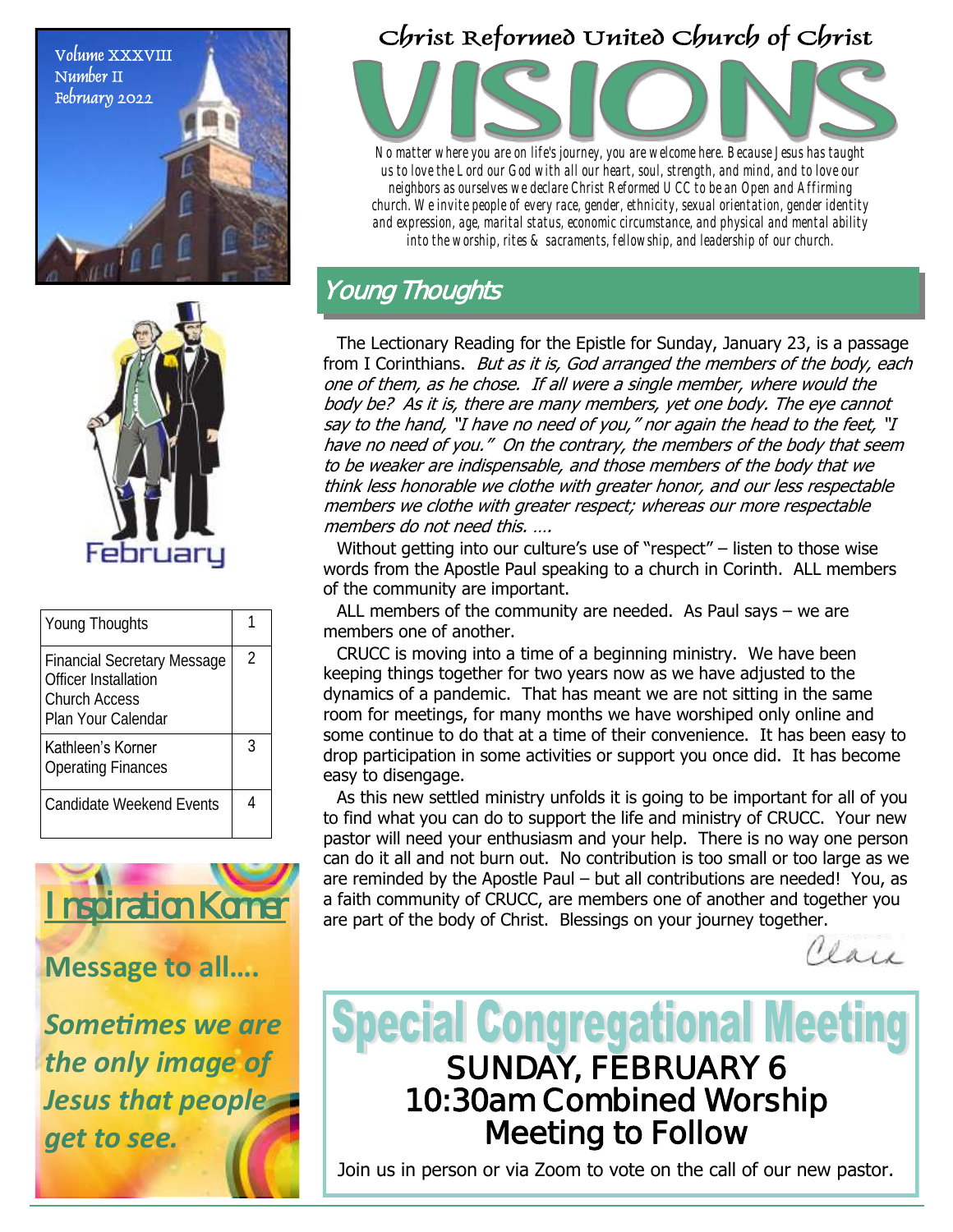#### **A Message from the Financial Secretaries**

The end of the calendar year means it's time to gather documents for taxes. You may be wondering how to get your Giving Statement for 2021 from the church. There are a few options:

- If you have entered an email address in your REALM account, you should have received an email with a link to access your 2021 statement.
- If you did not receive the email, you can still log on to your REALM account and print out your statement.

If you have difficulty accessing your REALM account or need help setting up your account, please contact Debbie in the church office. If you are unable to print out your statement, contact the church office or the Financial Secretaries to request a copy. Requested statements will usually be printed each Thursday when the weekly deposit is completed. You can stop by the church office to pick up your statement or request to have it mailed to you. In an effort to save money on paper and postage, Nancy and Paul will not print out statements for church members unless requested.

#### **Officer Installation**

You elected your new slate of officers at the Annual Meeting on January 23. As part of that meeting we asked your leadership to affirm their willingness to serve as your leadership. We heard their affirmation



and those congregation members present spoke on behalf of all in joining in covenant to move into the future. We are grateful for your participation.

#### **Church Access**

Due to continued Covid-19 mandated restrictions for the Children's Center, if you need access to the church during the week, please contact the Center directly at 301-371-0360 or Debbie in the church office for any access to ALL church facility spaces.

#### Plan Your Calendar



# STUDY GROUPS

### **Devotional Book Study**

## 5pm Sundays in February via Zoom

Details were sent via email. Please contact Kathleen at *kathleen.rogers1@comcast.net* for more information and the zoom link.

#### Midweek Bible Study

8am Wednesdays via Zoom with Pastor Clara

#### Women's Study 7pm Wednesdays via Zoom

Books are available in the Narthex. Please contact Kathleen at *kathleen.rogers1@comcast.net* for the link.



**VISIONS** Tebruary 2022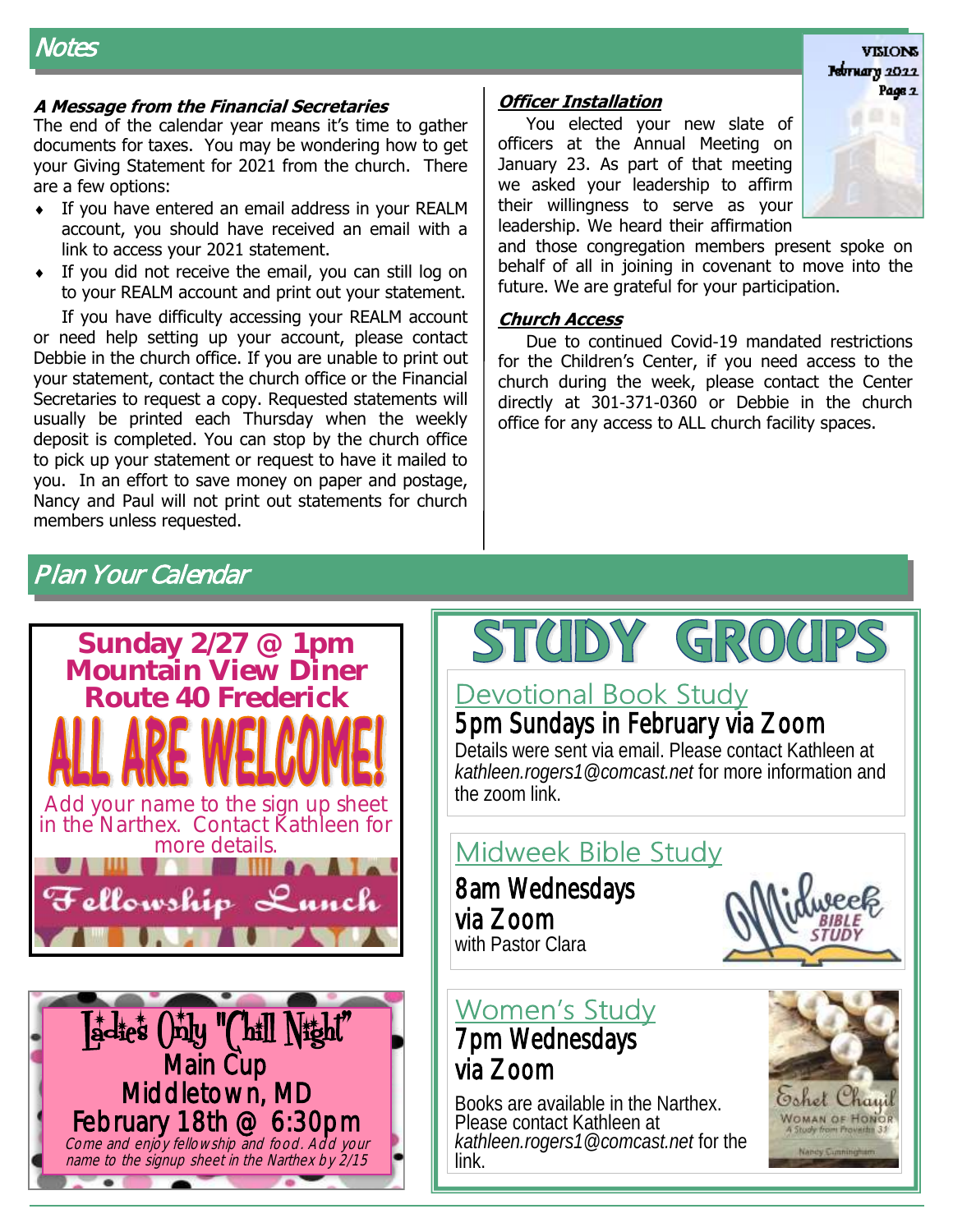Laughter is the Best Medicine:

- Ed : How's your job at the travel agency? Ned: Terrible, I'm not going anywhere.
- The manager of a glass and window company advertised in the paper for experienced glaziers. Since a good glass man is hard to find, he was pleased when a man who called about the job said he had 12 years of experience. "Where have you worked as a glazier?" the manager asked. The man replied, "Krispy Kreme."



#### 

- **New Family Fellowship.** Join us on February 27th at 1pm at Mountain View Diner on Rt 40. Husbands, wives, children, let's just gather and reconnect and enjoy good food with good friends. Add your name and number of attendees to the sign-up sheet in the narthex.
- **2022 Study Groups Agenda:** The agenda for the Sunday and Wednesday evening study groups for all of 2022 has been emailed. Please check your emails for what is happening.
- **Wednesday Night Ladies Study:** Wednesdays at 7pm via Zoom beginning February 2nd. We will be discussing "Eshet Chayil: Woman of Honor" based on Proverbs 31. Books are available in the Narthex. Please read Chapter One. Hope to see you there.
- **Sunday Night Group:** Starts on February 6th at 5pm via Zoom. A copy of our lesson for the month of February was sent out via email. Please use it and join us.
- **Girl's Nite Out :** Join us on February 18th at 6:30pm at the Main Cup, bring a friend. Add your name and number of attendees to the sign-up sheet in the narthex.
- **Christian Ed Board Meeting**: CE meeting on Monday, February 7th via Zoom.

#### "Make Me Like Joe!"

Joe was a drunk who was miraculously converted at a Bowery mission. Prior to his conversion he had gained the reputation of being a dirty wino for who there was no hope, only a miserable existence in the ghetto. But following his conversion to a new life with God, everything changed. Joe became the most caring person that anyone associated with the mission had ever known. Joe spent his days and nights hanging out at the mission doing whatever needed to be done. There was never anything that he was asked to do that he considered beneath him. Whether it was cleaning up the vomit left by some violently sick alcoholic or scrubbing toilets after careless men left the men's room filthy, Joe did what was asked with a smile on his face and seeming gratitude for the chance to help. He could be counted on to feed feeble men who wandered off the street and into the mission and to undress and tuck into bed men who were too out of it to take care of themselves. One evening when the director of the mission was delivering his evening evangelistic message to the usual crowd of still and sullen men with drooped heads, there was one man who looked up, came down the aisle to the altar and knelt to pray, crying out for God to help him to change. The repentant drunk kept shouting, "Oh God! Make me like Joe! Make me like Joe! Make me like Joe! Make me like Joe! The director of the mission leaned over and said to the man, "son, I think it would be better if you prayed, "Make me like Jesus." The man looked up at the director with a quizzical expression on his face and asked, "Is he like Joe?"

## Operating Finances

|                          | <b>Actual</b><br><b>Income</b> | <b>Budgeted</b><br><b>Expenses</b> | <b>Actual</b><br><b>Expenses</b> | <b>Variant</b> |
|--------------------------|--------------------------------|------------------------------------|----------------------------------|----------------|
| Operating                | \$338,835.12                   | \$454,294.00                       | \$344,450.95                     | $-$5,615.83$   |
| <b>Children's Center</b> | \$806,686.08                   | \$870,881.19                       | \$654,882.82                     | \$151,803.26   |
| Global                   | \$1,145,521.20                 | \$1,325,175.19                     | \$999,333.77                     | \$146,187.43   |